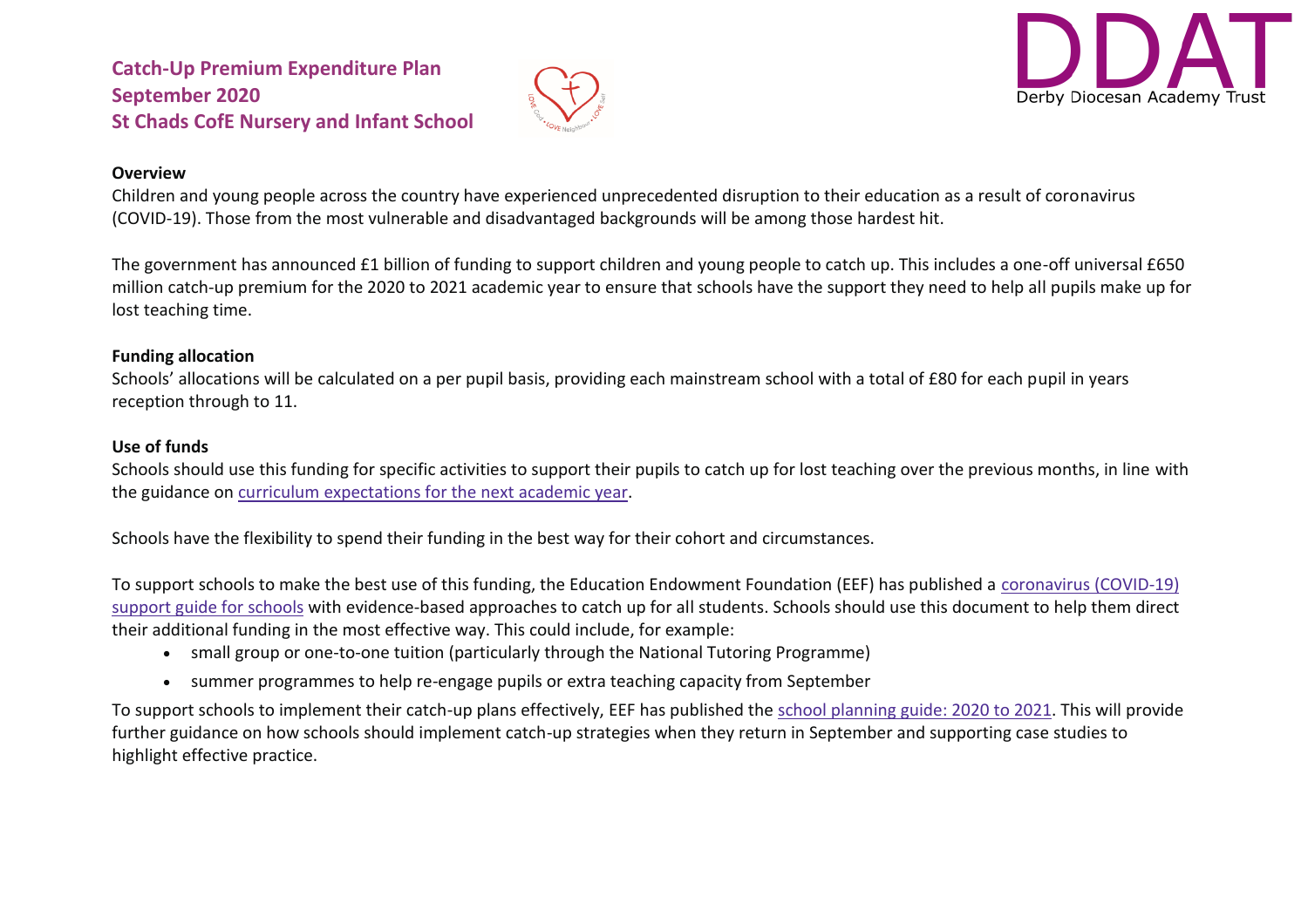



### **Accountability and monitoring**

As with all government funding, school leaders must be able to account for how this money is being used to achieve our central goal of schools getting back on track and teaching a normal curriculum as quickly as possible.

Given their role in ensuring schools spend funding appropriately and in holding schools to account for educational performance, governors and trustees should scrutinise schools' approaches to catch-up from September, including their plans for and use of catch-up funding. This should include consideration of whether schools are spending this funding in line with their catch-up priorities, and ensuring appropriate transparency for parents. As such, all DDAT schools need to complete the individual expenditure plan below and submit this to the CEO prior to funding being released.

The [guidance](https://www.gov.uk/government/publications/actions-for-schools-during-the-coronavirus-outbreak/guidance-for-full-opening-schools) on full opening sets out that Ofsted will conduct a programme of non-graded visits to some schools during the autumn. During these visits, inspectors will discuss how the school is bringing pupils back into full-time education – this may include plans schools have to spend their catchup funding.

Ofsted currently plan to resume routine inspections in January 2021, with the exact timing being kept under review. When routine inspections restart, Ofsted will make judgements about the quality of education being provided, and that will include how leaders are using their funding (including catchup funding and remote learning) to ensure the curriculum has a positive impact on all pupils.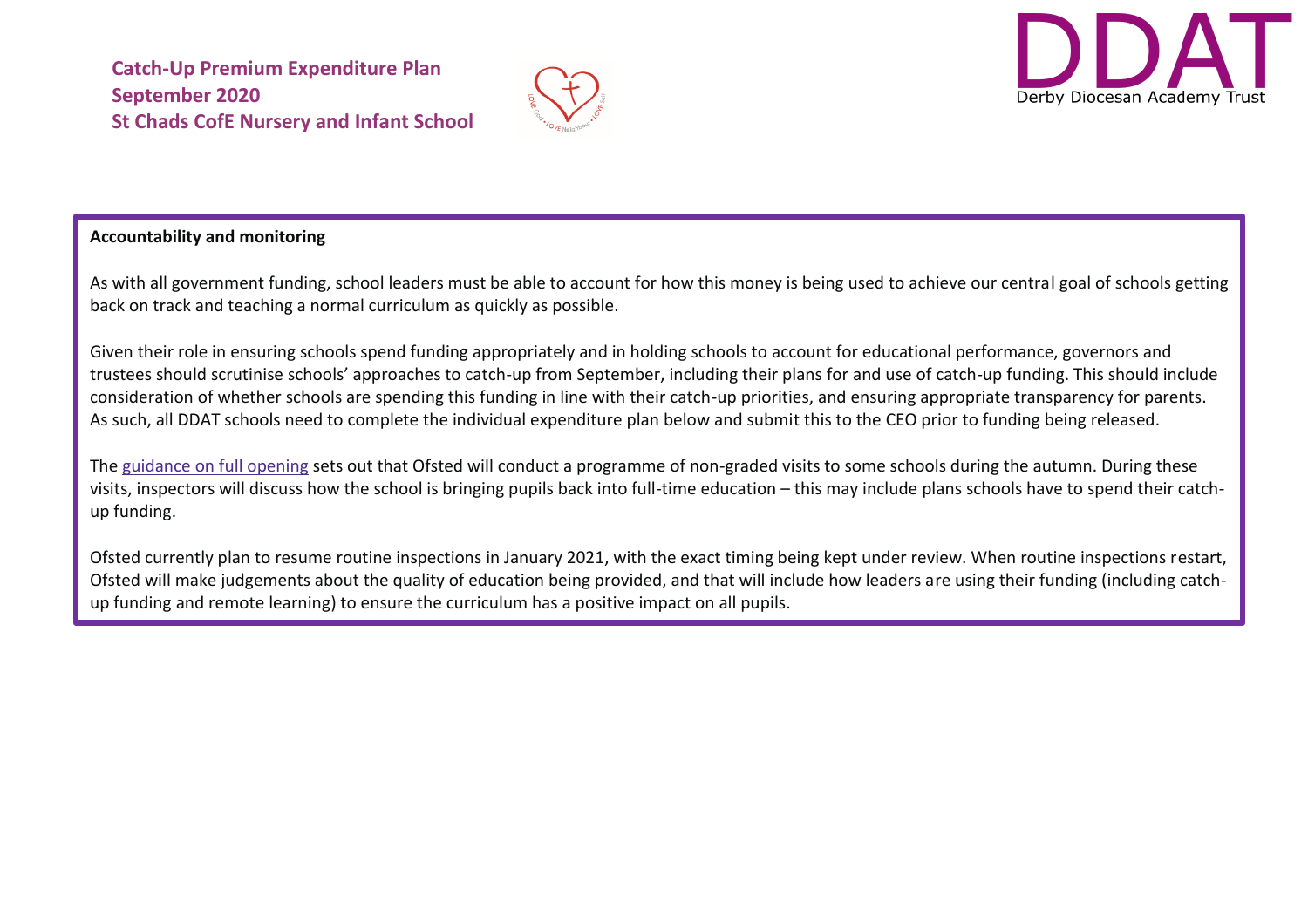



### **Catch-Up Premium Expenditure Plan**

| School name:                    | <b>St Chads CofE Nursery and Infant School</b> |
|---------------------------------|------------------------------------------------|
| <b>Academic year:</b>           | 2020/2021                                      |
| Total number of pupils on roll: | 107                                            |
| Total catch-up budget:          | 8500.60                                        |
| <b>Completed by:</b>            | <b>K Leach and K Gilsenan</b>                  |
| Date of review:                 | 03.11.2020                                     |

#### **Summer 2020 Catch-Up Actions Completed**

**[Use this section to outline any actions completed during the Summer holidays 2020. For DDAT schools who took part in the Kip McGrath Summer tutoring programme, please include details here.]**

**Key:**

 $EXXX$  – money to be used by the grant

 $EXXX$  – money to be used by other budget pots in school e.g. staff CPD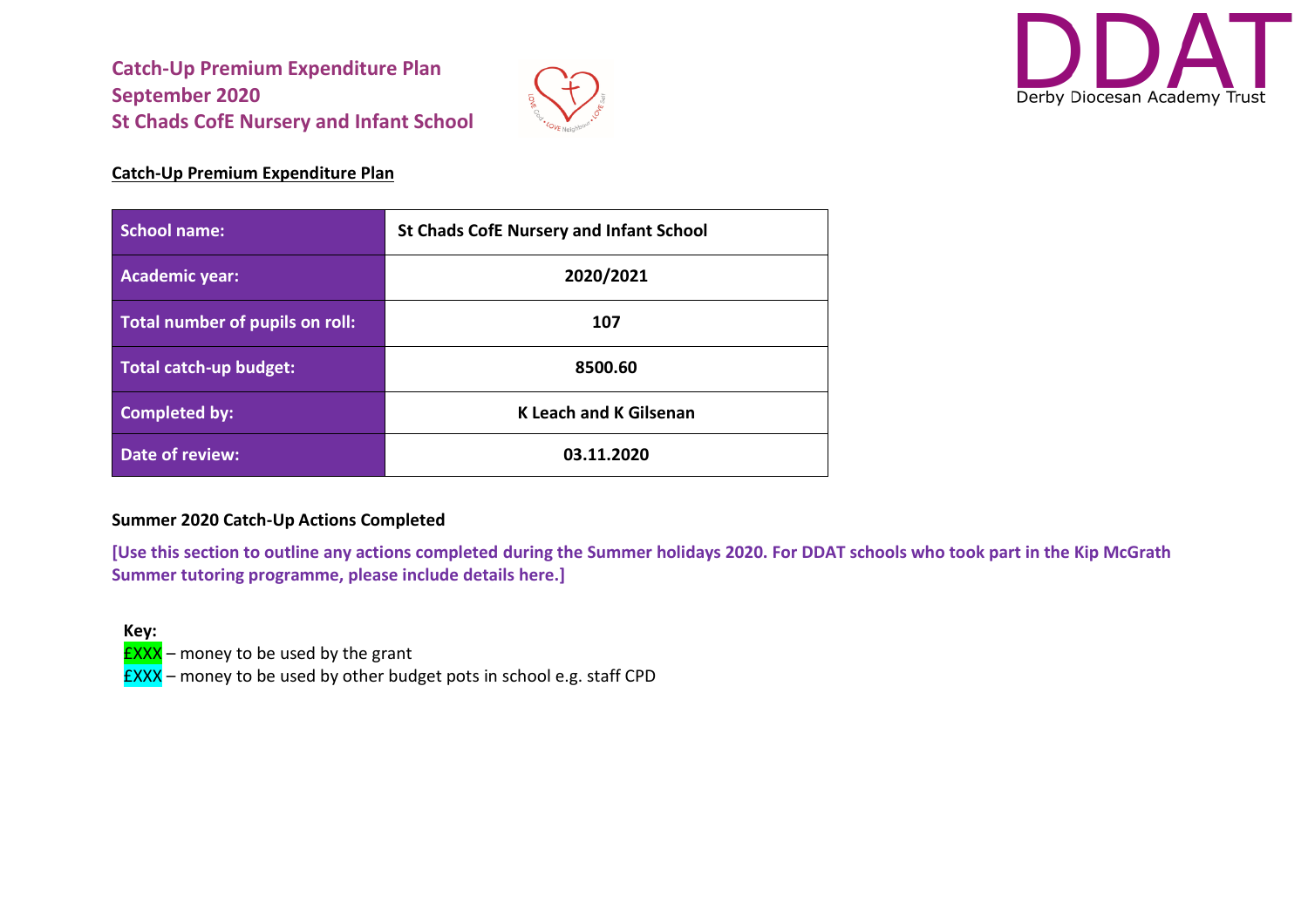



| <b>Action</b>                                             | <b>Intended outcome</b>                                                                                                                                                    | <b>Estimated impact</b>                                                                                                                                                                                                                                                                                                                         | <b>Cost</b> | <b>Staff lead</b>    | <b>Comments</b>                                                                                                                                                                                                                                                                                                                                                                                        |
|-----------------------------------------------------------|----------------------------------------------------------------------------------------------------------------------------------------------------------------------------|-------------------------------------------------------------------------------------------------------------------------------------------------------------------------------------------------------------------------------------------------------------------------------------------------------------------------------------------------|-------------|----------------------|--------------------------------------------------------------------------------------------------------------------------------------------------------------------------------------------------------------------------------------------------------------------------------------------------------------------------------------------------------------------------------------------------------|
| Transition support:<br>parent re-engagement               | Parents understand<br>updated guidance:<br>education is no longer<br>optional<br>Parents have confidence<br>in new COVID safety<br>measures (strong 'buy-<br>$in^{\prime}$ | Confidence of parents to<br>send child back to school<br>increases.<br>Parents understand and are<br>aware of expectations (both<br>government and school)                                                                                                                                                                                      | £0          | KL, KG               | Effective communication with all<br>parents via Class Dojo. Weekly 'check-<br>ins' with 'school monitoring;' families<br>over the summer holiday (target calls<br>and messages).<br>Drip feeding of key information to<br>support parents' understanding:<br>videos, class booklets, class pupil<br>checklists, home school agreement.<br>Pupil Checklist books printed and<br>posted to all families. |
| Home learning support:<br>packs issued to all<br>children | All children provided with<br>opportunities to continue<br>engaging in learning<br>Parents are encouraged<br>to maintain a good<br>routine                                 | All children engage regularly<br>in home learning.<br>Routines are maintained so<br>transition back to full-time<br>school is easier/smoother.<br>All learning is parent 'user<br>friendly' so there is good<br>engagement.<br>Learning activities actively<br>promote family time and<br>support well-being. Some<br>pre-teaching to new Theme | £0          | <b>CTs</b><br>KL, KG | Home Learning packs shared on Class<br>Dojo and posted through homes. SLT<br>maintain strong lines of communication<br>over the holidays: My Turn, Your Turn;<br>celebratory posts when learning has<br>been completed. Headteacher to<br>continue video blogging 'useful parent'<br>posts via Class Dojo (foster a sense of<br>togetherness)                                                          |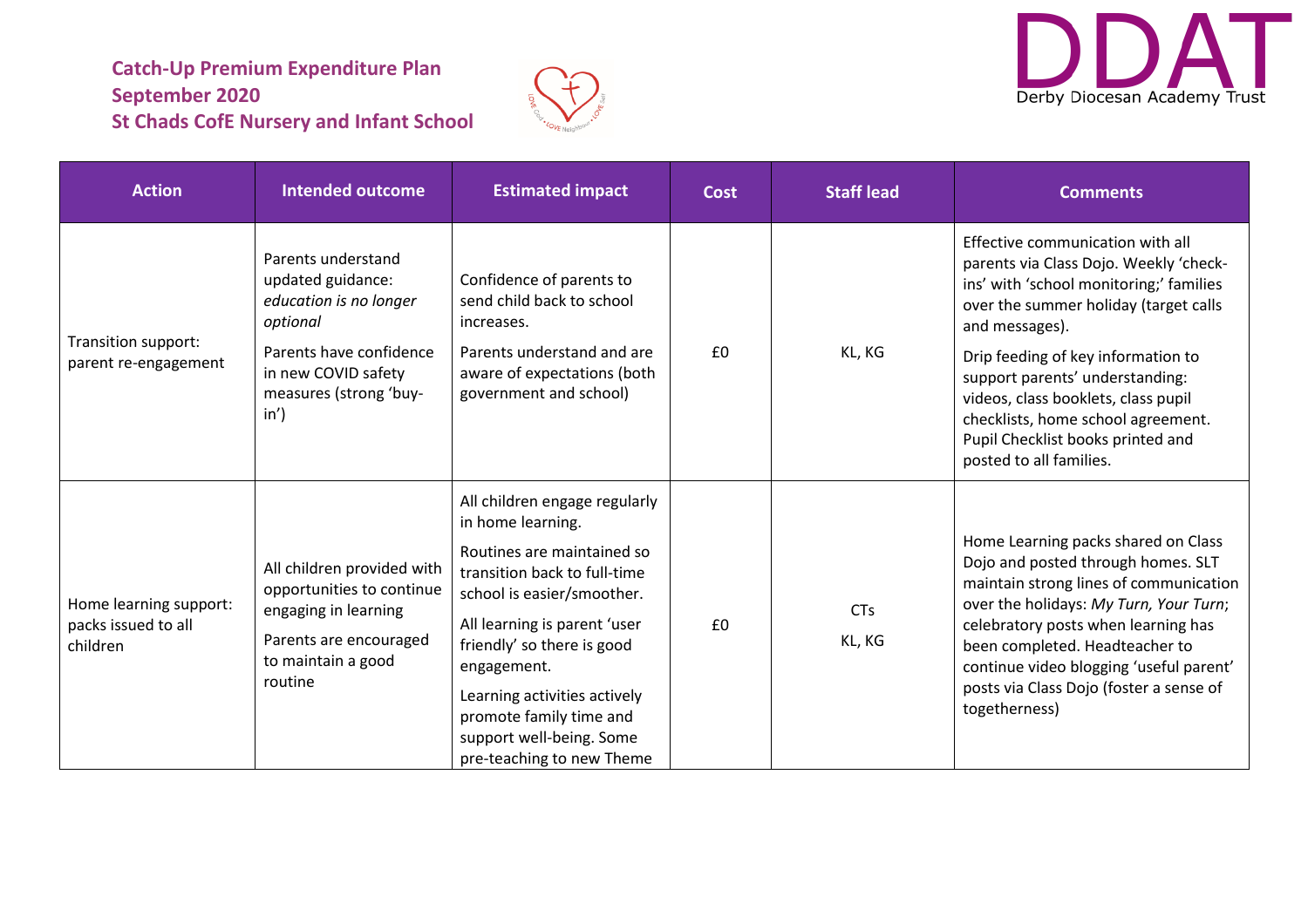



|                                                                                 |                                                                                      | work and Collective Worship<br>value.                                                          |                                |                                                                                                                                                                      |
|---------------------------------------------------------------------------------|--------------------------------------------------------------------------------------|------------------------------------------------------------------------------------------------|--------------------------------|----------------------------------------------------------------------------------------------------------------------------------------------------------------------|
| Parent/Pupil Wellbeing<br>support (mental health<br>and bereavement<br>support) | Mental Health Lead and<br>Deputy Mental Health<br>Lead are trained in<br>bereavement | Lead staff are<br>knowledgeable and<br>equipped to support families<br>experienced bereavement | £60<br>take from CPD<br>budget | Training received by Child Bereavement<br>UK. Lead to the development of<br>universal PSHE provision (supported<br>also in Collective worship and Theme<br>planner). |
| <b>Total spend:</b>                                                             |                                                                                      |                                                                                                | £0                             |                                                                                                                                                                      |

#### **Whole school support**

**[To complete this section, outline which actions you wish to implement to support the whole school, along with the intended outcome, estimated impact, cost and any additional comments required. If you have specific staff who will be leading on a project, you can include their name in the table also.]**

| <b>Action</b>                                                                         | <b>Intended outcome</b>                                                                                                       | <b>Estimated impact</b>                                                                                                                                                  | Cost                                                                                                                    | <b>Staff lead</b> | <b>Comments</b>                                                                                                                                                                                                                                                       |
|---------------------------------------------------------------------------------------|-------------------------------------------------------------------------------------------------------------------------------|--------------------------------------------------------------------------------------------------------------------------------------------------------------------------|-------------------------------------------------------------------------------------------------------------------------|-------------------|-----------------------------------------------------------------------------------------------------------------------------------------------------------------------------------------------------------------------------------------------------------------------|
| Parent/Pupil<br>Wellbeing<br>Support:<br>dropping off<br>procedures<br>Good-bye bench | Children quickly settle.<br>Parents have a strong sense<br>of trust with the school and<br>separate well from their<br>child. | Parent and pupil confidence<br>increases and anxiety<br>diminishes. Reduced 'extended<br>transition's for individual<br>children - all in, settled and<br>ready to learn | £400<br>installation of<br>outdoor bench<br>£50 outdoor<br>bubble machine<br>take from<br>classroom<br>resources budget | KL                | Large seating area installed under bus<br>shelter. Children displaying strong<br>separation anxiety are able to sit on the<br>bench with their parent to help settle.<br>Outdoor bubble machine and stereo<br>system purchased to help settle<br>children on arrival. |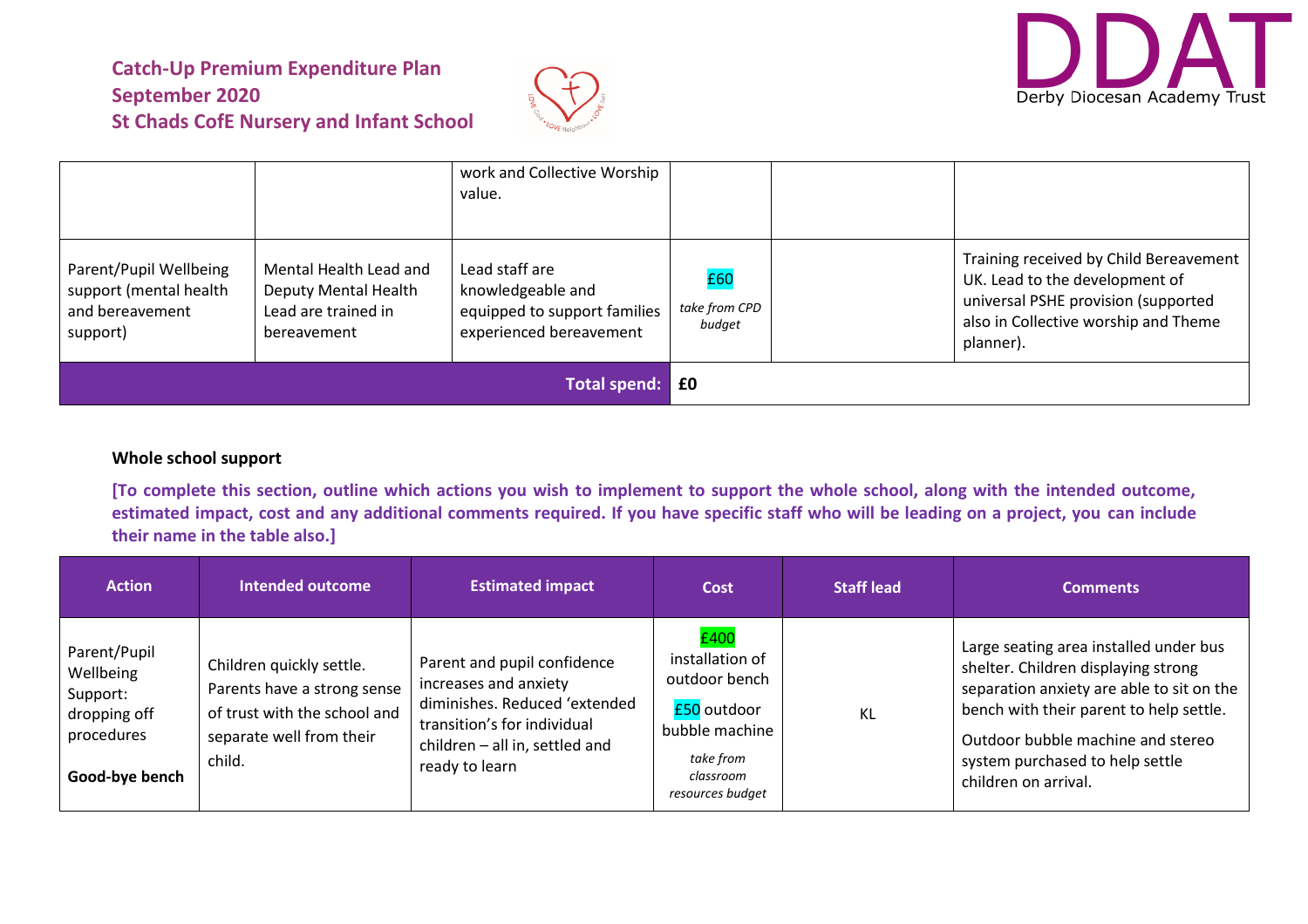



| Parental re-<br>engagement<br><b>Transition back</b><br>to school | The school has robust<br>systems in place for early<br>identification of<br>vulnerable/target families      | All children and staff attend<br>school full-time from 3rd<br>September 2020<br>All parents engage effectively in<br>the new school<br>procedures/policies<br>There is an improvement in re-<br>engagement for<br>vulnerable/target families                            | £0 | KG, KL<br>NR, SL     | Daily/weekly attendance monitoring<br>Introduction of COVID attendance<br>tracking tool is allowing us to promptly<br>identify families that need additional<br>support e.g. families mistreating<br>government guidance as an excuse to<br>keep their child at home<br>Increased attendance across school:<br>Wk1: 82.14% Wk2: 79.28%<br>Wk3: 82.58% Wk4: 85.37%<br>Wk5: 88.58% Wk6: 92.52%<br>Wk7: 93.59%<br>Attendance data includes current CME<br>awaiting to come off roll. Significant<br>mobility across school (leavers and new<br>arrivals outside if normal admissions<br>window). |
|-------------------------------------------------------------------|-------------------------------------------------------------------------------------------------------------|-------------------------------------------------------------------------------------------------------------------------------------------------------------------------------------------------------------------------------------------------------------------------|----|----------------------|-----------------------------------------------------------------------------------------------------------------------------------------------------------------------------------------------------------------------------------------------------------------------------------------------------------------------------------------------------------------------------------------------------------------------------------------------------------------------------------------------------------------------------------------------------------------------------------------------|
| Parental<br>engagement:<br><b>Class Dojo</b>                      | The school continues to<br>have effective channels of<br>communication in place. No<br>families 'slip away' | All parents are connected to<br>Class Dojo.<br>All parents access Class Dojo as<br>the main channel of<br>communication in school.<br>Strong home-school partnership<br>continues<br>School's vision and values are<br>not compromised by stringent<br>safety measures. | £0 | KL, KG<br><b>CTs</b> | 92% of parents are currently connected<br>on the Class Dojo app<br>The school knows which families are<br>not regularly accessing Class Dojo and<br>target support is swiftly implemented.<br>In a recent parent survey, 100% of<br>parents report that the introduction of<br>Class Dojo has been helpful                                                                                                                                                                                                                                                                                    |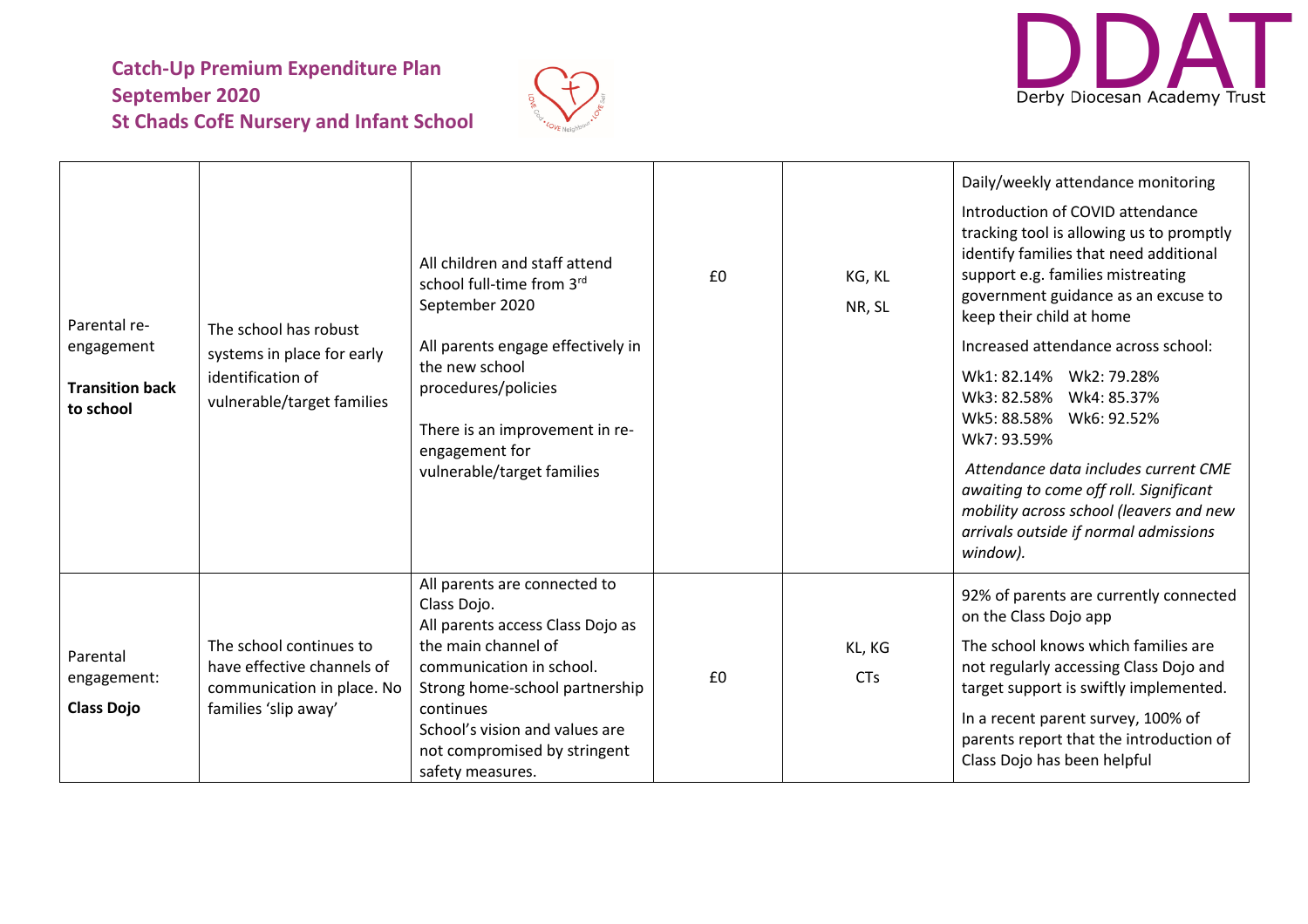



| <b>Quality first</b><br>teaching<br>(recovery<br>curriculum)<br><b>Theme Planner</b>                       | Whole school curriculum<br>planning has an increased<br>focus on mental health and<br>well-being                                                                                                                                         | All children are supported to:<br>heal, re-connect, have a positive<br>self-regard<br>School's vision and ethos are at<br>the heart of the curriculum<br>design, with a particular focus<br>on fostering community<br>spirit/reconnecting as a school<br>family | £0                                                                                                                                                                      | KL, KG<br><b>LH</b>     | Joint planning meeting with HT, FS Lead<br>and English Lead (x4 hours)<br>Whole school values led theme<br>planning in place (Love Derby). Core<br>value for first half term:<br>thankfulness/community<br>Values in action planner updated to link<br>class learning to whole school collective<br>worship and home learning. Key events<br>in school to 'mark' lockdown and<br>support healing e.g. lockdown<br>commemorative artwork project.<br>Dedicated 'celebration' display in<br>corridor. |
|------------------------------------------------------------------------------------------------------------|------------------------------------------------------------------------------------------------------------------------------------------------------------------------------------------------------------------------------------------|-----------------------------------------------------------------------------------------------------------------------------------------------------------------------------------------------------------------------------------------------------------------|-------------------------------------------------------------------------------------------------------------------------------------------------------------------------|-------------------------|-----------------------------------------------------------------------------------------------------------------------------------------------------------------------------------------------------------------------------------------------------------------------------------------------------------------------------------------------------------------------------------------------------------------------------------------------------------------------------------------------------|
| <b>Quality first</b><br>teaching:<br>wellbeing and<br>health<br>approaches<br><b>Emotional</b><br>Literacy | Whole school curriculum<br>planning has an increased<br>focus on emotional literacy.<br>Key texts in place: The<br>Colour Monster and Lucy's<br><b>Blue Day</b><br>Classrooms are well<br>resourced to support with<br>emotional health. | Children's vocabulary improves.<br>Children are more equipped to<br>identify and talk about their<br>feelings.<br>The school has a universal<br>culture of:<br>It's OK not to be OK<br>It's OK to talk to somebody<br>about how I am feeling                    | £85 books (key<br>texts)<br>£150 puppets<br>£300 classroom<br>books<br><b>£59</b> to release<br>LH for planning<br>take from<br>classroom<br>resources/supply<br>budget | KL, RH<br>RB, RKB<br>LH | Class set of puppets made to support<br>emotional literacy. Dedicated teaching<br>in Collective Worship and PSHE lessons,<br>this will be re-visited all year. Theme<br>Day to support 'big launch'.<br>Daily Real Alouds effectively used to<br>share quality texts that support<br>emotional literacy throughout the year.<br>Systematic and progressive scheme in<br>place.                                                                                                                      |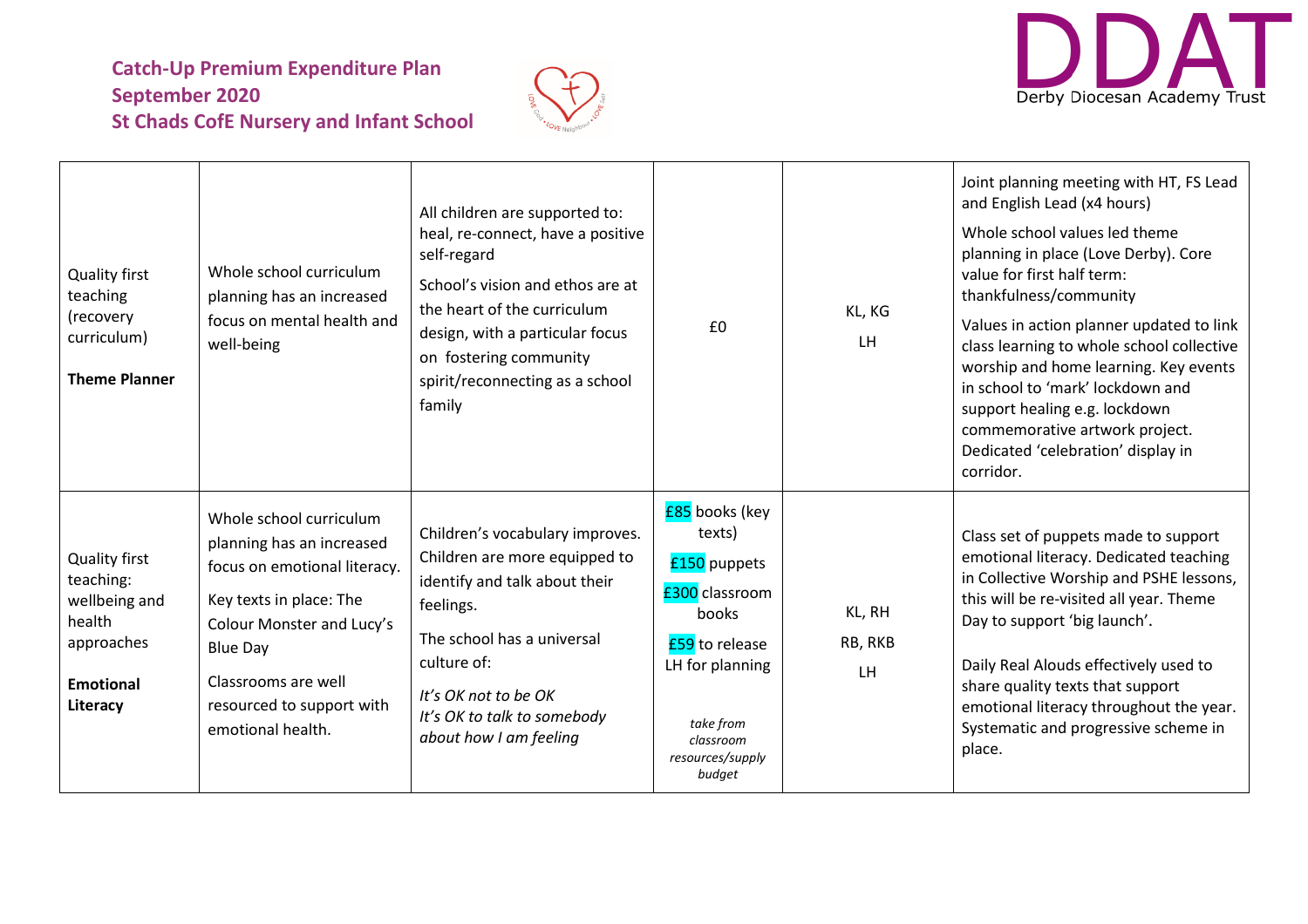



| <b>Quality first</b><br>teaching:<br>wellbeing and<br>health<br>approaches<br><b>PSHE</b> | The school has a dedicated<br>PSHE scheme in place<br>(PSHE Matters)                            | All children make good progress<br>in their PSED                                                                                                                                                                                                                                       | <b>PSHE matters</b><br><b>£300</b> training<br>and resource                                                                                                                                                                                    | KL, RH<br>CTs, TAs              | Staff training booked for Autumn 2<br>term.                                                                                                                                                                                                                                                                                                                                                                                                                                                                                                                                                                                                                                                                                                  |
|-------------------------------------------------------------------------------------------|-------------------------------------------------------------------------------------------------|----------------------------------------------------------------------------------------------------------------------------------------------------------------------------------------------------------------------------------------------------------------------------------------|------------------------------------------------------------------------------------------------------------------------------------------------------------------------------------------------------------------------------------------------|---------------------------------|----------------------------------------------------------------------------------------------------------------------------------------------------------------------------------------------------------------------------------------------------------------------------------------------------------------------------------------------------------------------------------------------------------------------------------------------------------------------------------------------------------------------------------------------------------------------------------------------------------------------------------------------------------------------------------------------------------------------------------------------|
| Effective use of<br>technology<br><b>Home Learning</b>                                    | School has a clear and<br>comprehensive action plan<br>for Tier 1,2, 3 and 4 remote<br>learning | All children can access and<br>engage with universal home<br>learning<br>All children can access and<br>engage with remote learning in<br>the event of self-isolation,<br>bubble closure and full school<br>closure - all children stay<br>'caught up' and learning is now<br>impacted | Tier 1 remote<br>learning<br>£0<br>Tier 2 and 3<br>Remote<br>learning<br>£200 (printing<br>paper packs)<br>(take from<br>resources budget)<br>Tier 4<br>Remote<br>learning<br>£1090 (GLS<br>workbooks)<br>£875 (staff<br>devices for<br>remote | KL, KG<br>CTs, TAs<br><b>NR</b> | Whole school action plan and remote<br>learning policy written and published<br>on school website<br>Designated page on website for all<br>remote learning tiers<br>Home learning action plan has been<br>shared with all staff - know areas of<br>responsibility and actions to follow in<br>different scenarios<br>All teaching staff have access to a 'fit<br>for purpose' electronic device to ensure<br>regular posting on Class Dojo<br>Tier 1 - half termly and weekly home<br>learning uploaded and completed on<br>Class Dojo. Paper packs issued to those<br>families without Class Dojo access.<br>Same expectations for completion are<br>in place. Weekly monitoring and<br>targeted support where needed i.e. no<br>engagement |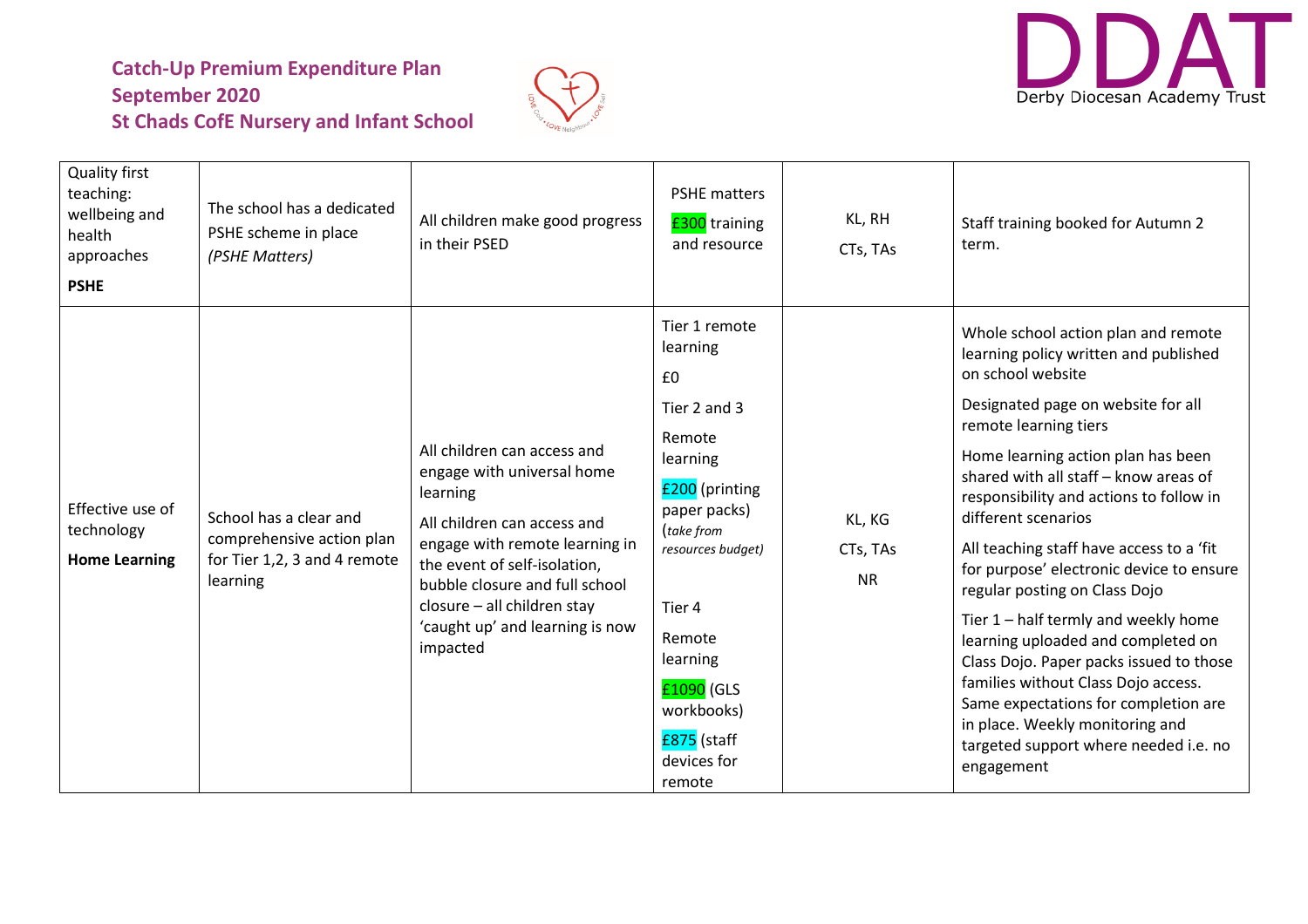



|                                                                                                                                                  |                                                                                                                                                                                 |                                                                                                                                                                                                                                                                                                                                                                     | learning) take<br>from ICT hardware<br>budget                                                                                                                                          |                                 | Tier 2 - printed packs containing 2<br>weeks' worth of learning. Welfare calls<br>for updates on completion<br>Tier 3 - printed packs and daily posting<br>on Class Dojo. Monitoring and targeted<br>support where needed i.e. no<br>engagement<br>Tier 4 - GLS workbooks, printed books<br>and daily posting on Class Dojo                                                                                                                                                                                                                   |
|--------------------------------------------------------------------------------------------------------------------------------------------------|---------------------------------------------------------------------------------------------------------------------------------------------------------------------------------|---------------------------------------------------------------------------------------------------------------------------------------------------------------------------------------------------------------------------------------------------------------------------------------------------------------------------------------------------------------------|----------------------------------------------------------------------------------------------------------------------------------------------------------------------------------------|---------------------------------|-----------------------------------------------------------------------------------------------------------------------------------------------------------------------------------------------------------------------------------------------------------------------------------------------------------------------------------------------------------------------------------------------------------------------------------------------------------------------------------------------------------------------------------------------|
| Parental<br>engagement,<br>Catch-Up<br>Provision,<br>Quality-first<br>teaching<br><b>Key Skills</b><br><b>Class Dojo</b><br><b>Home Learning</b> | School has a progressive<br>and clear scheme of work<br>for the discrete teaching of<br>keys skills in:<br>Reading (key words)<br>Spelling (key words)<br>Number<br>Handwriting | The teaching and learning of key<br>skills are 'high priority' across<br>school<br>Children are regularly assessed<br>in key skills acquisition (half-<br>termly)<br>Home Learning promotes the<br>importance/the using and<br>applying of key skills<br>Parents are equipped to support<br>their child's acquisition of key<br>skills at home ('little and often') | <b>£250</b> to release<br>KH to prepare<br>booklets/record<br>videos for<br>universal<br>parent home<br>learning<br>support<br>(x2 days out of<br>class)<br>take from supply<br>budget | KL, KG<br>KG<br>LH<br><b>HW</b> | Termly Key Skills progression document<br>for reading/spelling (key words), maths<br>and handwriting (A4 summary<br>document).<br>Re-visit the importance of Red Always<br>Remember To's across school and<br>monitor consistent/effective use.<br>Half-termly assessment review of all<br>key skills using new assessment pack.<br>Introduce 10 mins daily 'quick<br>read/quick write' lesson and monitor<br>impact.<br>Introduce weekly read/spelling home<br>learning/Friday assessment across<br>school and monitor<br>engagement/impact. |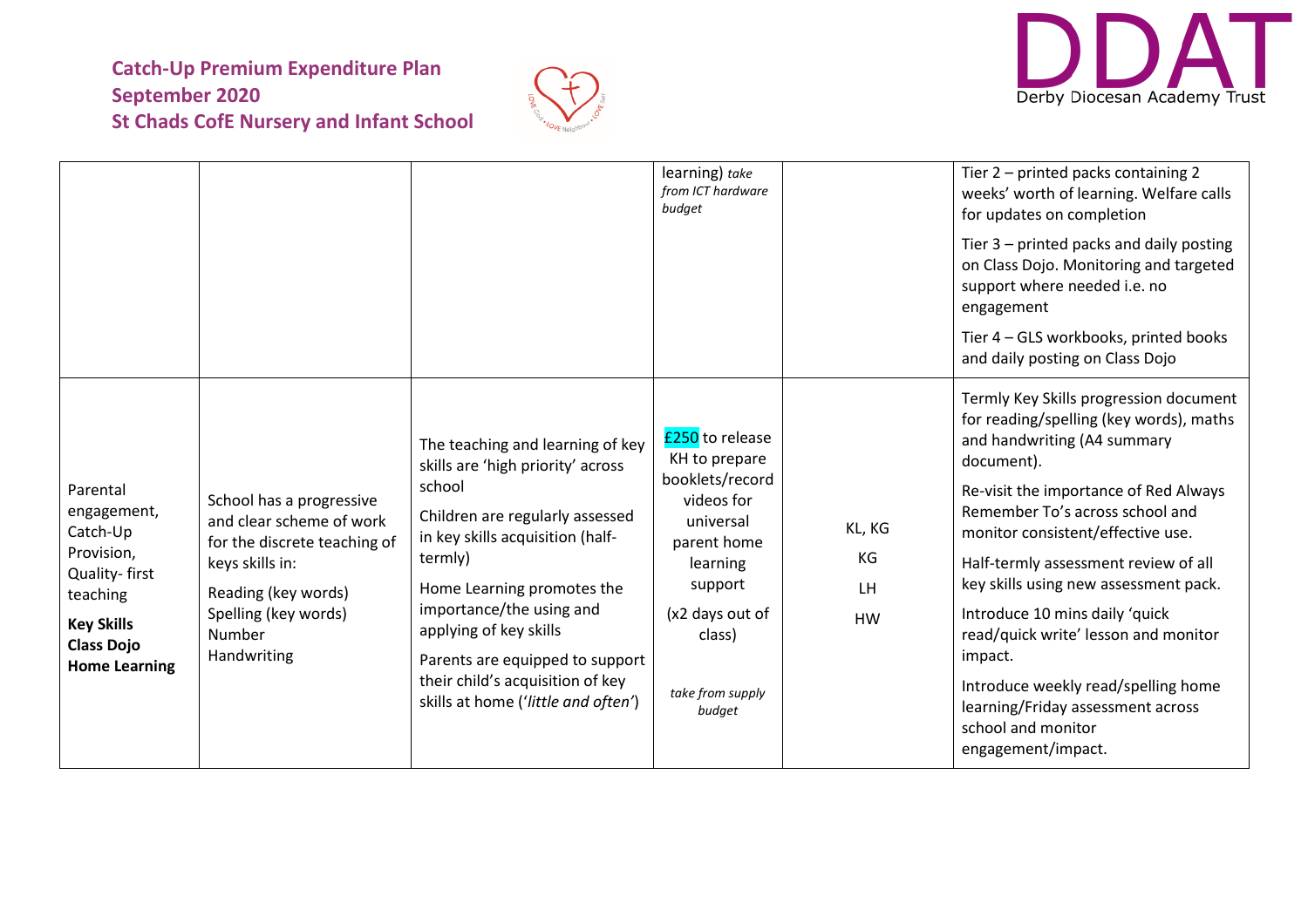



|                                                                    |                                                                                                                      |                                                                                                                                                                                                                                                                                                                                                              |       |                                   | Write and share year group parent<br>booklets (Phonics and Maths).<br>Remote parent workshops (Class Dojo<br>and website). Teachers to drip feed<br>activities to support home learning and<br>frequently promote/celebrate via Class<br>Dojo. |
|--------------------------------------------------------------------|----------------------------------------------------------------------------------------------------------------------|--------------------------------------------------------------------------------------------------------------------------------------------------------------------------------------------------------------------------------------------------------------------------------------------------------------------------------------------------------------|-------|-----------------------------------|------------------------------------------------------------------------------------------------------------------------------------------------------------------------------------------------------------------------------------------------|
| Catch-Up<br>Provision<br><b>Standardised</b><br><b>Assessments</b> | School is using standardised<br>testing to support<br>formative and summative<br>assessments in reading and<br>maths | All children in KS1 complete a<br>standardized test in reading,<br>maths and GPAS termly.<br>All children in FS2 working at<br>40E and above complete a<br>standardised reading and maths<br>test in the summer term<br>Assessments are robust and<br>accurate. Strengths and areas<br>for development are swiftly<br>identified. Outcomes are<br>improving. | £450  | <b>KL</b><br>LH, KG<br><b>CTs</b> | PIRA/PUMA tests being introduced<br>Autumn 2 onwards.<br>Staff meeting booked with Assessment<br>Consultant from Rising Stars 04.11.20                                                                                                         |
| <b>Total spend:</b>                                                |                                                                                                                      |                                                                                                                                                                                                                                                                                                                                                              | £2240 |                                   |                                                                                                                                                                                                                                                |

#### **Targeted support**

**[To complete this section, outline which actions you wish to implement to support individuals or small groups, along with the intended outcome, estimated impact, cost and any additional comments required. If you have specific staff who will be leading on a project, you can include their name in the table also.]**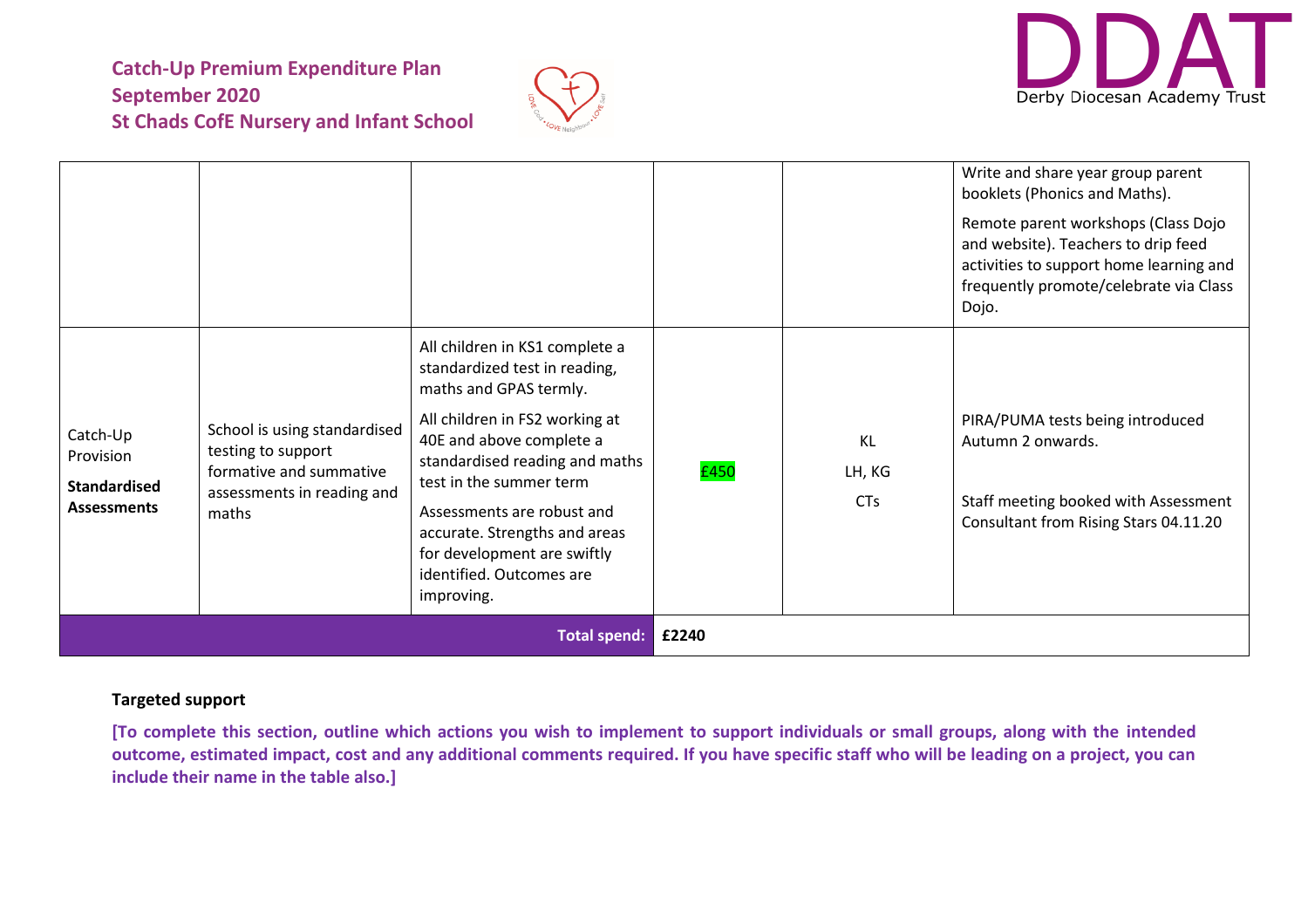



| <b>Action</b>                                                                      | <b>Intended outcome</b>                                                                                                                                                                                                                                | <b>Estimated impact</b>                                                                        | <b>Cost</b>                                                                                               | <b>Staff lead</b>    | <b>Comments</b>                                                                                                                                                                                               |
|------------------------------------------------------------------------------------|--------------------------------------------------------------------------------------------------------------------------------------------------------------------------------------------------------------------------------------------------------|------------------------------------------------------------------------------------------------|-----------------------------------------------------------------------------------------------------------|----------------------|---------------------------------------------------------------------------------------------------------------------------------------------------------------------------------------------------------------|
| Pupil Wellbeing:<br>After school<br>club<br><b>Wellbeing Club</b>                  | Effectively support New to<br>English children with the<br>completion of home<br>learning (where parents<br>themselves are very New to<br>English and/or illiterate)                                                                                   | Improvement in<br>engagement/well-being scales<br>(leaven scale/communication<br>and language) | £0                                                                                                        | <b>RH</b>            | X2 after school clubs a week to<br>support in each Key Stage bubble                                                                                                                                           |
| Catch Up<br>Provision: After<br>school club<br><b>Home Learning</b><br>Club        | Effectively support New to<br>English children with the<br>completion of home<br>learning (where parents<br>themselves are very New to<br>English and/or illiterate)                                                                                   | Improvement in the completion<br>of home learning<br>Improvement in well-being<br>scales/C+L   | £0<br>Use current<br>directed hours                                                                       | <b>RH</b><br>RB, RKB | X2 after school clubs a week to<br>support in each Key Stage bubble                                                                                                                                           |
| Catch Up<br>Provision:<br><b>Phonics</b><br>Intervention/<br><b>Parent Classes</b> | Increase capacity to release<br>HT from class to support<br>with the delivery of target<br>phonics interventions in<br>KS1 and to allow school to<br>offer and provide target<br>parent workshops/1:1<br>meetings in a safe<br>environment (see below) | Improvement in phonics<br>outcomes                                                             | £944<br>Current L <sub>2</sub> TA<br>to step up to<br><b>HLTA</b><br>£1209<br>Appointment<br>of temporary | KL                   | Release Headteacher from 0.1<br>teaching commitment so hours can<br>instead be spread across the week to<br>deliver target parent<br>classes/workshops and afternoon<br>intervention support (4 hours a week) |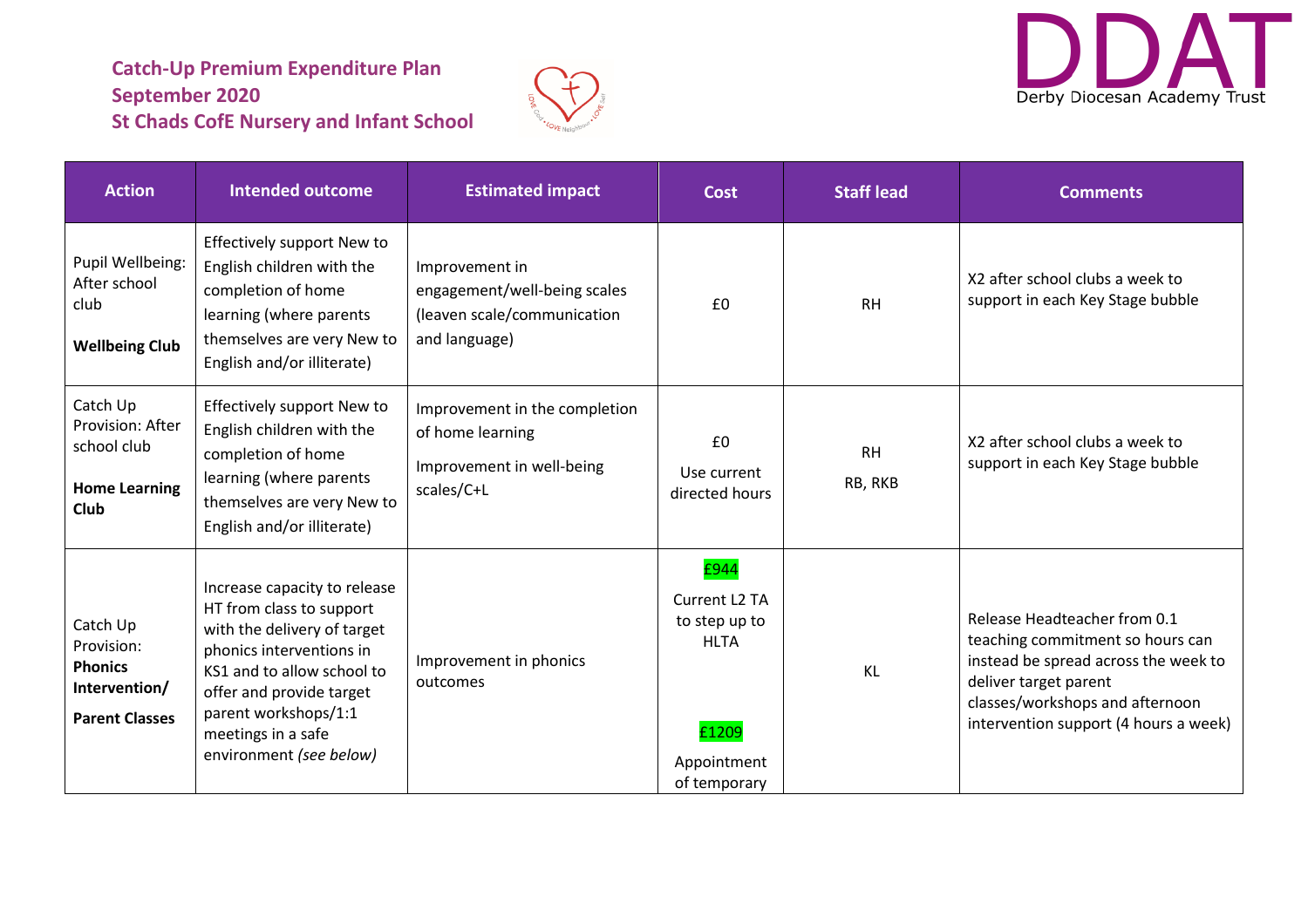



|                    |  | L1 TA to back-<br>fill L2TA<br>stepping up to<br><b>HLTA</b> |  |  |  |
|--------------------|--|--------------------------------------------------------------|--|--|--|
| Total spend: £2153 |  |                                                              |  |  |  |

#### **Wider support**

**[To complete this section, outline which actions you wish to implement wider support, for example to parents, or accessing improved technologies, along with the intended outcome, estimated impact, cost and any additional comments required. If you have specific staff who will be leading on a project, you can include their name in the table also.]**

| <b>Action</b>                                                                                  | <b>Intended outcome</b>                                                                                            | <b>Estimated impact</b>                                                                                                                                                                                                                                                 | Cost  | <b>Staff lead</b>     | <b>Comments</b>                                                                                                                                                                                                                                                            |
|------------------------------------------------------------------------------------------------|--------------------------------------------------------------------------------------------------------------------|-------------------------------------------------------------------------------------------------------------------------------------------------------------------------------------------------------------------------------------------------------------------------|-------|-----------------------|----------------------------------------------------------------------------------------------------------------------------------------------------------------------------------------------------------------------------------------------------------------------------|
| Parental<br>engagement<br><b>New</b><br><b>Communities</b><br>Team<br>(translation<br>support) | Increase capacity to<br>support New to English<br>families with universal<br>and targeted provision<br>and support | All families engage in home<br>learning and understand<br>procedures and systems for<br>completion<br>There is an improvement in<br>families with poor engagement/<br>knowledge of school systems<br>Robust targeted support for most<br>vulnerable identified families | £3450 | KL<br>AT<br><b>NR</b> | Increased NCAT support by AT across<br>the week (additional half day a week,<br>so 4 half days in total).<br>AT to support with welfare calls,<br>attendance, new inductions, universal<br>translation documents and targeted<br>parental meetings/classes (see<br>below). |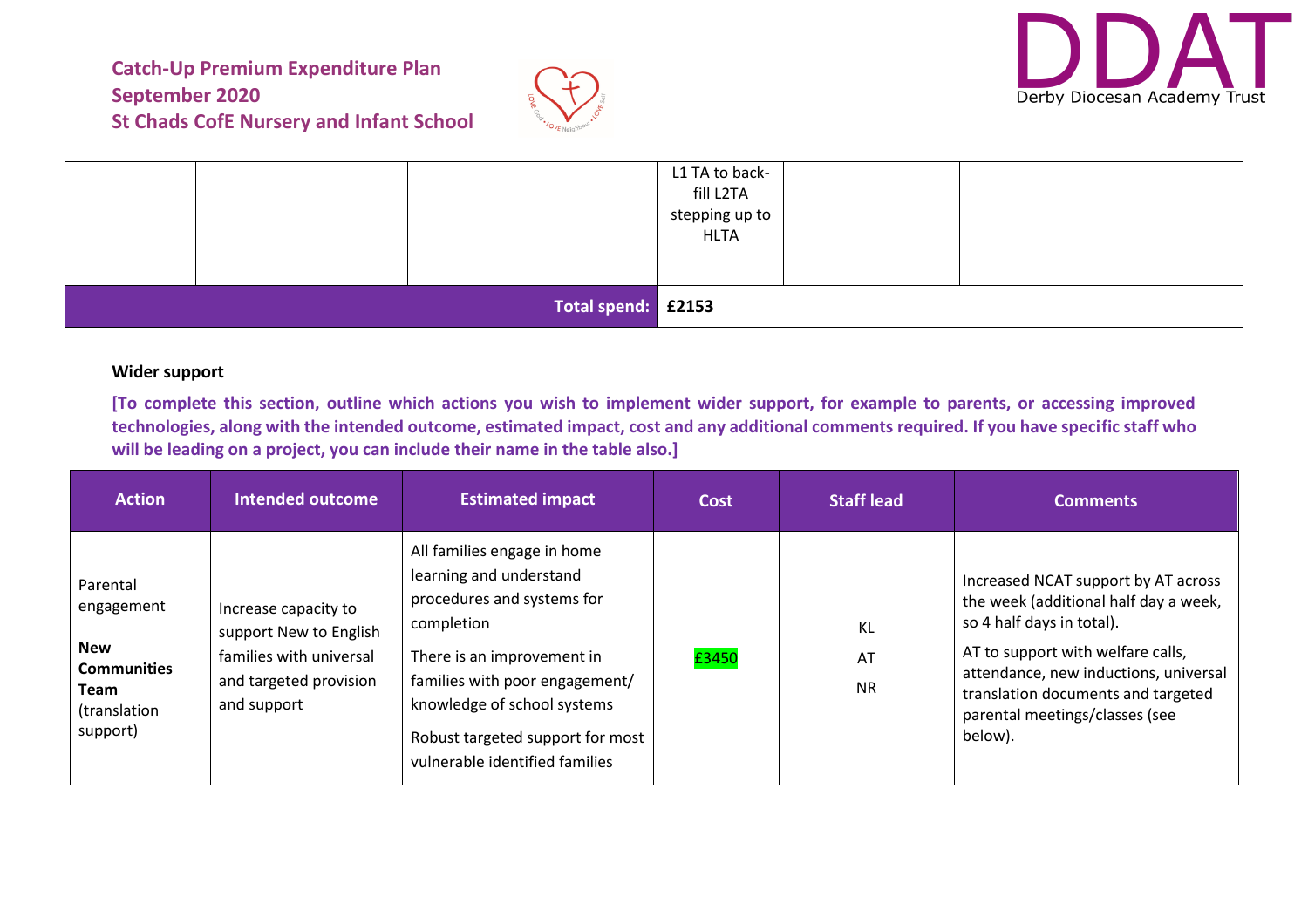



| Parental<br>engagement,<br>Catch-Up<br>Provision, Home<br>Learning Support<br><b>Outside</b><br>classroom for<br>parents | School is able to offer<br>and provide target<br>parent workshops/1:1<br>meetings in a safe<br>environment | Identified target families attend<br>parent<br>meetings/workshops/classes,<br>when requested to<br>Parents' basic<br>skills/knowledge/engagement<br>improves, outcomes for children<br>improve | £3300 for the<br>installation of<br>an outdoor<br>canopy with<br>electrical<br>supply/outdoor<br>heater<br>£660<br>£2640<br>take from capital<br>£636 for TV<br>monitor and<br>mobile stand<br>take from ICT<br>hardware budget | KL | Work to be completed by Box09<br>Brief: create a sheltered area outdoors<br>for parents to watch presentations.<br>Additional shelter for HT to present<br>from.<br>Parent workshops to be staggered<br>across the week, group sizes will not<br>exceed 6. 'Group of 6' sessions will<br>not take place if school is<br>local/national lockdown. Parents<br>instead will be see in pairs or 1:1.<br>Large outdoor seating permits parents<br>to be seated with good social<br>distancing in place. Face coverings will<br>me mandatory and worn at all times.<br>See separate risk assessment |
|--------------------------------------------------------------------------------------------------------------------------|------------------------------------------------------------------------------------------------------------|------------------------------------------------------------------------------------------------------------------------------------------------------------------------------------------------|---------------------------------------------------------------------------------------------------------------------------------------------------------------------------------------------------------------------------------|----|-----------------------------------------------------------------------------------------------------------------------------------------------------------------------------------------------------------------------------------------------------------------------------------------------------------------------------------------------------------------------------------------------------------------------------------------------------------------------------------------------------------------------------------------------------------------------------------------------|
| <b>Total spend:</b>                                                                                                      |                                                                                                            |                                                                                                                                                                                                | £4110                                                                                                                                                                                                                           |    |                                                                                                                                                                                                                                                                                                                                                                                                                                                                                                                                                                                               |